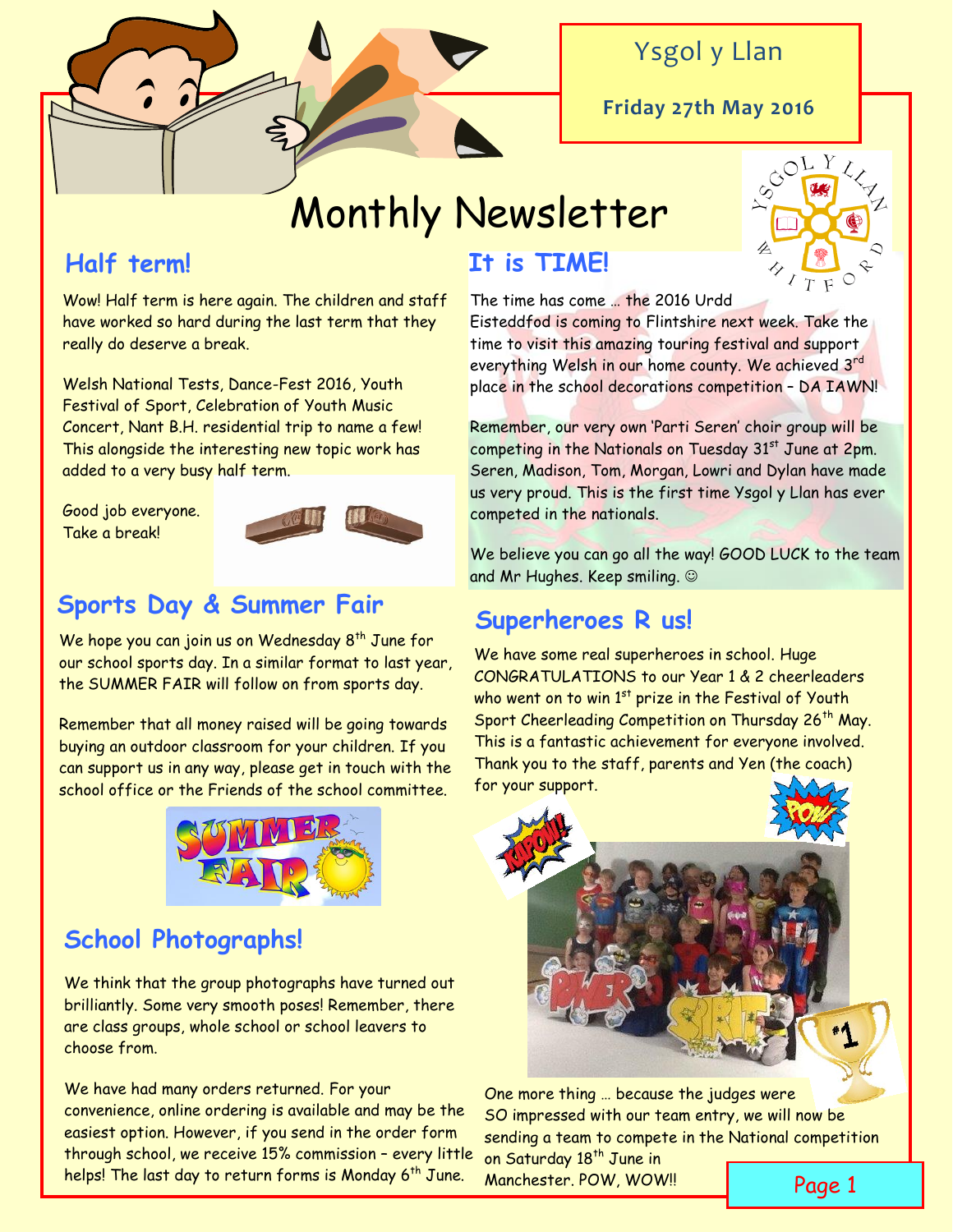#### Ysgol y Llan Newsletter Page 2 Ysgol y Llan Newsletter Page 3

### **Church News & Christian Values Upcoming Events**

**St Mary's and St Bueno's Church**  ∘ Family Service, 9.30am, Sunday 5<sup>th</sup> June **5 Villages Family Service** ◦ Family Service, 10.30am, Sunday 29th May,

Christchurch.

**School**

◦ Our Christian Value next term is

[TRUTHFULNESS.](http://www.ysgolyllan.co.uk/uploads/6/0/9/8/60987703/truthfulness.pdf) Children will be exploring this value during collective worship and daily life.

### **2016-17 Term Dates**

| Autumn Term 2016          |                 |                           |  |  |  |  |  |
|---------------------------|-----------------|---------------------------|--|--|--|--|--|
| Training Day (INSET)      | <b>Thursday</b> | 1 <sup>st</sup> September |  |  |  |  |  |
| Training Day (INSET)      | Friday          | 2 <sup>nd</sup> September |  |  |  |  |  |
| School Opens              | Monday          | 5 <sup>th</sup> September |  |  |  |  |  |
| School Closes (Half term) | Friday          | 21st October              |  |  |  |  |  |
| School Opens              | Monday          | 31st October              |  |  |  |  |  |
| School Closes             | Friday          | 16 <sup>th</sup> December |  |  |  |  |  |
| Spring Term 2017          |                 |                           |  |  |  |  |  |
| <b>Training Day</b>       | <b>Tuesday</b>  | 3rd January               |  |  |  |  |  |
| School Opens              | Wednesday       | 4 <sup>th</sup> January   |  |  |  |  |  |
| School Closes (Half term) | Friday          | 17 <sup>th</sup> February |  |  |  |  |  |
| School Opens              | Monday          | 27 <sup>th</sup> February |  |  |  |  |  |
| School Closes             | Friday          | 7 <sup>th</sup> April     |  |  |  |  |  |
| Summer Term 2017          |                 |                           |  |  |  |  |  |
| Training Day (INSET)      | Monday.         | 24 <sup>th</sup> April    |  |  |  |  |  |
| School Opens              | Tuesday         | 25 <sup>th</sup> April    |  |  |  |  |  |
| School Closed (May Day)   | <b>Monday</b>   | $1st$ May                 |  |  |  |  |  |
| School Closes (Half term) | Friday          | 26 <sup>th</sup> May      |  |  |  |  |  |
| School Opens              | Monday          | 5 <sup>th</sup> June      |  |  |  |  |  |
| School Closes             | Thursday        | 20 <sup>th</sup> July     |  |  |  |  |  |
| Training Day (INSET)      | Friday          | $21st$ July               |  |  |  |  |  |

#### **RECEPTION DANCE FEST 2016**

**WOW! Our Reception class recently took part in the Flintshire Dance Fest 2016. They were FAB! Thank you to the staff for working hard and parents for their support. <http://www.ysgolyllan.co.uk/competitions.html>**

#### **Outdoor Classroom / Cancer Research**

**A total of £395 was raised from the half marathon £197.50 will go towards our new outdoor classroom and £197.50 will be donated to Cancer Research on behalf of myself and Ysgol y Llan. Thank you for your generous sponsorship & kind support!**

### **Contact or Follow us!**

**Head.WhitfordCP@flinsthire.gov.uk Whitford.VA@flintshire.gov.uk 01745 560431 [http://www.ysgolyllan.co.uk](http://www.ysgolyllan.co.uk/) <https://twitter.com/YsgolyLlan>**

**URDD NATIONAL EISTEDDFOD** May  $30^{th}$  – June  $4^{th}$ **Ysgol y Llan competing in the Eisteddfod – Parti Unsain Bl6 ac iau (D)** Tuesday 31<sup>st</sup> May @ 2.00pm & possibly 4.15pm **Children back in school** Monday  $6<sup>th</sup>$  June **7 a-side football tournament** Monday 6<sup>th</sup> June **SPORTS DAY**  Wednesday 8<sup>th</sup> June @ 1.15pm **SUMMER FAIR (ASC available only IF needed)** Wednesday 8<sup>th</sup> June @ 3.15pm **Cricket tournament** Thursday 9<sup>th</sup> June **Class 2 Assembly** Friday 10<sup>th</sup> June **Healthy Schools Week** Week beginning Monday 13<sup>th</sup> June **Athletics tournament** Friday 17<sup>th</sup> June **Class 1 Assembly** Friday 17<sup>th</sup> June **Rounders tournament** Wednesday 22<sup>nd</sup> June **Football tournament** Thursday 23rd June **European Union Referendum** Thursday 23<sup>rd</sup> June (School Hall) **FULL Governors Meeting** Thursday 23rd June @ 6pm **Induction Evening (Nursery & Reception)** Monday  $27<sup>th</sup>$  June @ 6pm (Nur) & 6.30pm (Rec) **Induction Day (new Nursery & Reception)** Tuesday 28<sup>th</sup> June **Global Citizenship Week** Week beginning Monday 4<sup>th</sup> July **School Trip (Yrs 1 - 6) - Llangollen Eisteddfod** Wednesday 6<sup>th</sup> July, £11 per pupil **Leavers' Concert** Tuesday  $12^{\text{th}}$  July @ 6pm **Leavers' Church Service** Wednesday 13<sup>th</sup> July @ 9.15am **School reports go home** Friday 15<sup>th</sup> July **Year 6 leavers' bowling party** Monday 18<sup>th</sup> July **BREAK up for Summer – Helpers wanted to collect furniture PLEASE!** Tuesday 19<sup>th</sup> July

**Staff training day (INSET) – NO school** Wednesday 20<sup>th</sup> July

*Thank you for your continued support! Mr. Griffiths*